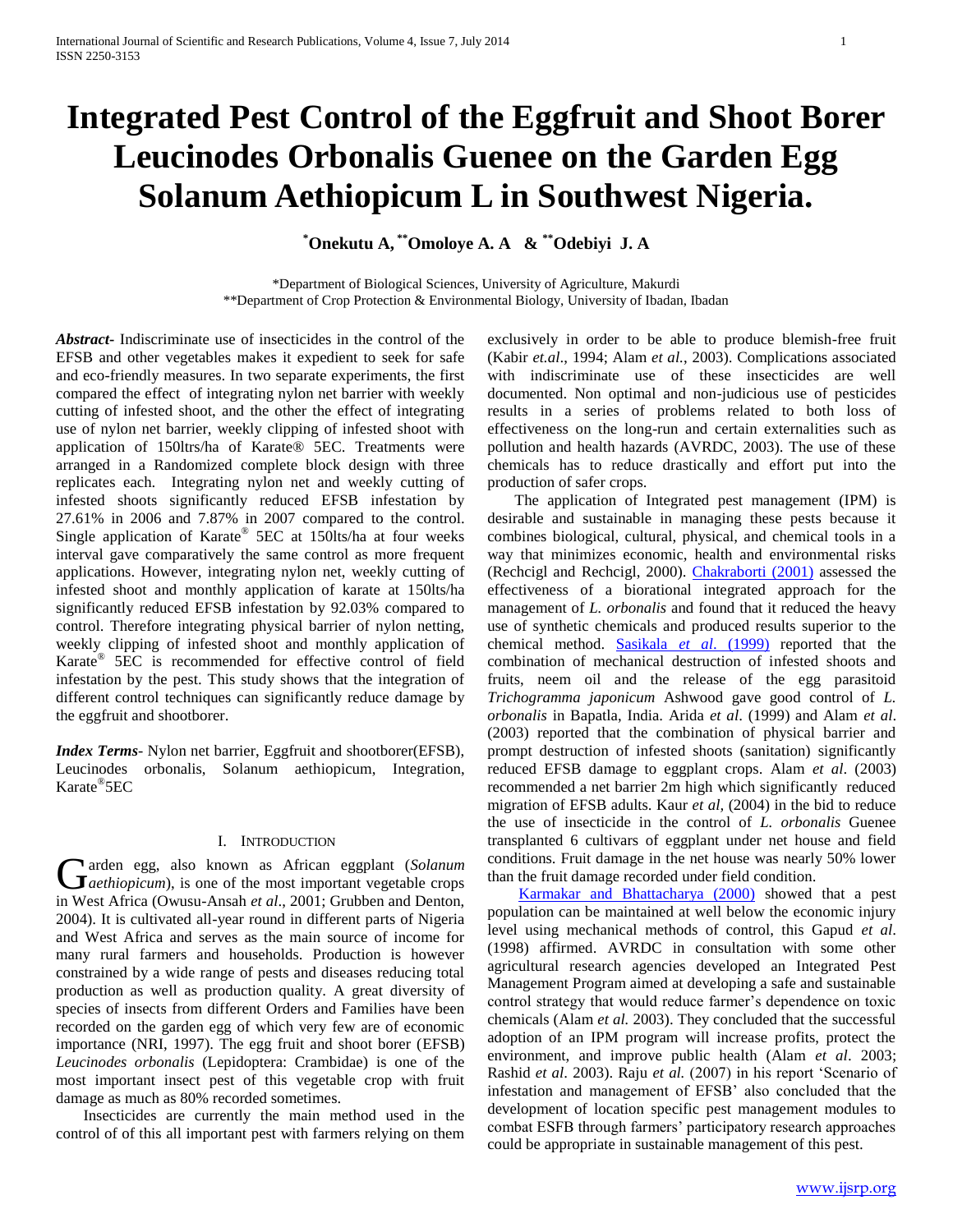This investigation is aimed at employing two different integrated measures that had been reported successful in the control of EFSB on *S.melongena..* The first combines use of net barrier with clipping of infested shoots while the second integrates the use of net barrier, weekly clipping of infested shoots together with application of a commonly used insecticide, Karate® 5EC.

## II. MATERIALS AND METHODS

#### **2.1 Location and site attributes**

 The experiment was carried out at the research farm of the National Institute for Horticultural Research (NIHORT), Ibadan located on latitude 3° 5'E, 5° 3'N at 168m above sea level in the wet season of 2006 and 2007.

# **2.2 Land preparation, raising and transplanting of seedlings**

 Clean healthy seeds of *S. aethiopicum -*local variety Lv Makurdi, were sown in nursery of the Institute for a period of 5 weeks. Meanwhile, two plots of land 15.7 x 11.4 m were cleared and sub-divided into 12 sub-plots made into elevated beds (2.8 x 2.8 m) with 1.5 m spacing between them. At the end of 5 weeks the seedlings were transplanted on each of the sub-plots very early in the morning and spaced 0.7 x 0.7 m within and between rows, giving a total of 25 stands per sub-plot. The plots were maintained following normal agronomic practices.

#### **2.3 Experimental design and treatments**

## **2.3.1 Effect of integrating weekly clipping of infested shoots and a net barrier on fruit infestation of** *S. aethiopicum* **by** *L. orbonalis***.**

 This experiment involves the erection of nylon net barrier as in Alam *et al*. (2003) and the clipping of infested shoots 1cm below the wilting point. In the first experiment the seedlings were administered 4 different treatments replicated thrice and arranged in 4 X 4 Randomized Complete Block Design (RCBD). The treatments are: i) erection of 2 m high nylon net (mesh 16), ii) weekly clipping of infested shoots (sanitation), iii) erection of 2 m high nylon net (mesh 16) combined with weekly clipping of infested shoots, and iv) untreated control. Mature fruits were harvested weekly from 15 randomly selected stands and bulked in separately labeled polythene bags. Sampling was for a period of 12 weeks. All the harvested fruits were cut open and properly examined for EFSB larva. The number of infested and uninfested fruits were counted, recorded and expressed as percentage of total fruits collected per week per sub-plot.

## **2.3.2 Effects of integrating weekly cutting of infested shoots, nylon net barrier and insecticide (Karate**® **5EC) on fruit infestation of** *S. gilo* **by** *L. orbonalis***.**

 A trial experiment integrating different control measures with Lambda-cyhalothrin Karate<sup>®</sup> 5EC (one of the most commonly used insecticides among vegetable farmers) was carried out in 2007. The seedlings were administered 4 different treatments, with each treatment replicated thrice and arranged in a 4 X 4 Randomized Complete Block (RCBD). The individual treatments integration were: nylon net barrier erected 2m high round the sub-plot as in Alam *et al*. (2003), monthly application of 150 mls/ha of Karate® 5EC as recommended in Onekutu *et al*. (2010) and weekly clipping of infested shoot as in Gapud *et al,* (1998). The 4 treatments were combined and applied as follows; i) Nylon net + weekly cutting + Karate<sup>®</sup>  $5EC(150 \text{ mls/ha})$  ii) Nylon net + Karate<sup>®</sup> 5EC (150 mls/ha) iii) Weekly cutting + Karate® 5EC (150 mls/ha) and iv) Karate® 5EC only (150 mls/ha). At the onset of fruiting mature fruits were harvested weekly from 15 randomly selected stands and bulked in separate labeled polythene bags. Sampling was for a period of 12 weeks. All the harvested fruits were cut open and properly examined for infestation by the EFSB. The number of infested and uninfested

#### **Statistical analysis**

collected per week per sub-plot.

 Data collected were arcsin transformed, subjected to Analysis of variance (Anova) and means separated using Duncan's new multiple range test (DNMRT).

fruits were counted and expressed as percentage of total fruits

#### III. RESULTS

## **Effects of integrating periodic clipping of Infested Shoots of** *S .aethiopicum* **and net nylon barrier on** *S. gilo* **infestation by** *L. orbonalis***.**

 The combined effect of periodic clipping of infested shoot and nylon net barrier on percentage infestation of *S.aethiopicum* fruits by *L.orbonalis* in 2006 and 2007 is presented in Table 1. The combination of nylon net barrier and weekly clipping of infested shoot significantly reduced mean percentage infestation in both years. In 2006, the lowest mean percentage infestation of 19.58% was recorded on plots treated with net barrier and clipping of infested shoots while the highest of 53.13% was recorded on plots subjected to prompt and weekly clipping of infested shoots only. The use of net barrier plus clipping of infested shoots (19.58%) and use of net barrier only (31.51%) were significantly lower than records obtained from the untreated plot (47.16%). Clipping of infested shoot only had no significant effect on mean percentage infestation when compared with the control. Mean percentage infestation of 53.13% recorded on plots treated with cutting of infested shoot only was not significantly different from the untreated plots. No significant difference was observed between plots with net barrier only and untreated plots.

 The results in 2007 were similar to what was obtained in 2006. Net barrier plus clipping of infested shoots (26.02%) and use of the net barrier only (30.66%) significantly reduced mean percentage infestation when compared with untreated plots (33.89%). No significant difference was observed when plots treated with net barrier  $+$  clipping of infested shoots  $(26.02\%)$ were compared with net barrier only treated plots (30.66%) and plots subjected to clipping of infested shoot only (32.52%). No significant difference was observed between plots treated with clipping of infested shoot only (32.52%) and untreated plots (33.89%)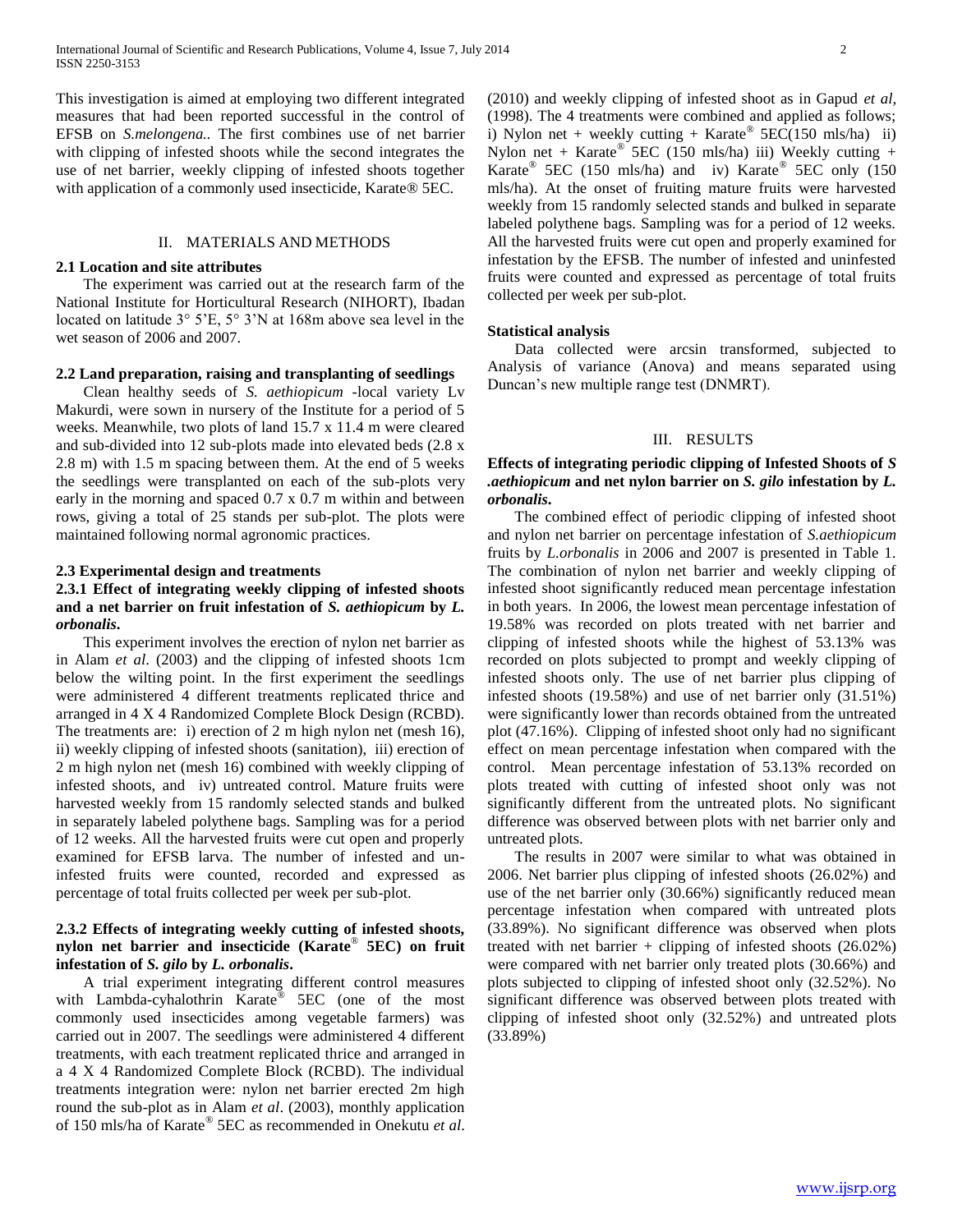| <b>Treatments</b>                   | Percentage infestation (%) |         |  |
|-------------------------------------|----------------------------|---------|--|
|                                     | 2006                       | 2007    |  |
| Net only                            | $31.51$ hc <sup>*</sup>    | 30.66bc |  |
| $Net + clipping of infected shoots$ | 19.58c                     | 26.02c  |  |
| Clipping of infested shoots only    | 53.13ab                    | 32.52ab |  |
| Untreated control                   | 47.16a                     | 33.89a  |  |

#### **Table 1 Effect of nylon net barrier and clipping of infested shoots of** *S. aethiopicum* **on percentage infestation of** *L. orbonalis* **in 2006 and 2007**

Values are means of 3 replicates.\*Means with the same letter in a column are not significantly different (P>0.05) using DNMRT

## **Effects of integrating nylon net barrier, weekly clipping of infested shoots and insecticide application (Karate® 5EC) on fruit infeststion of** *S. aethiopicum* **by** *L. orbonalis***.**

 The effect of integrating nylon net barrier, weekly clipping of infested shoot and the application of Karate**®** 5EC at the rate of 150 mls/ha is presented in Table 2. The combined treatments significantly reduced mean percentage infestation of *S.gilo* fruits by *L.orbonalis.*

 The lowest mean percentage infestation of 4.34% observed on plots treated with the combination of nylon net, weekly clipping of infested shoot and Karate**®** 5EC was significantly lower than mean percentage infestation recorded on plots treated with Karate**®** 5EC only (9.87%) and plots treated with weekly clipping of infested shoot + Karate**®** 5EC (8.58%). It was however not significantly different from plots with nylon net  $+$ Karate**®** 5EC (6.76%). No significant difference was observed when the mean percentage infestation on plots treated with Karate**®** 5EC only was compared with mean infestation from plots treated with Karate**®** 5EC + cutting of infested shoots. Combined effect of all three treatments significantly reduced infestation.

## **Table 2 Effect of integrating nylon net barrier, cutting of infested Shoot and application of karate 5EC on percentage infestation in 2007.**

| Treatments                                                     | Percentage infestation (%) |
|----------------------------------------------------------------|----------------------------|
| Nylon net barrier + Karate <sup>®</sup> 5EC                    | $6.76a*$                   |
| Nylon net barrier + clipping of infested shoot + Karate<br>5EC | 4.34a                      |
| Clipping of infested shoot + Karate $\mathscr{B}$ 5EC          | 8.58b                      |
| Karate <sup>®</sup> 5EC only                                   | 9.87b                      |

Values are means of 3 replicates.\*Means with the same letter in a column are not significantly different (P>0.05) using DNMRT

## IV. DISCUSSION

 Combination of a physical barrier and sanitation (removal of infested plant parts) was utilized to minimize EFSB damage to garden egg crops. In this study the combination of nylon net as a physical barrier and weekly cutting of infested shoot significantly reduced mean percentage infestation in 2006 and 2007. This findings agrees with Alam *et al*. (2003), Arida *et al*. (2001), Rahman *et al*. (2006) and Kaur *et al*. (2003), that reported the positive effect of using net barriers combined with prompt destruction of pest-damaged shoots. Combining removal of infested plant parts with other measures as reported by Alam *et al*. (2003) can be adopted in to cut cost and reduce immigration of pest adults into the farm area. In a similar experiment Rahman *et al*. (2006) reported that combined sanitation of the

environment and removal of infested plant part did not significantly reduce damage when compared with the removal of plant part alone. Combining insecticidal treatments with removal of plant part has been reported to be very effective having significantly reduced damage. Consequently that prompt clipping and removal of pest-damaged shoots can be combined with other community-wide measures in the bid to combat the EFSB.

 When compared with all other treatments employed in the control of the eggfruit and shootborer, integration of different control measures remains one of the most effective ways of reducing damage done to the garden egg and related crops. In this study integrating use of Karate with prompt clipping of infested shoot with erection of 2m high net barrier significantly reduced infestation to as low as 4.34% when compared with 60% infestation recorded in Onekutu *et al*. (2010).The measure